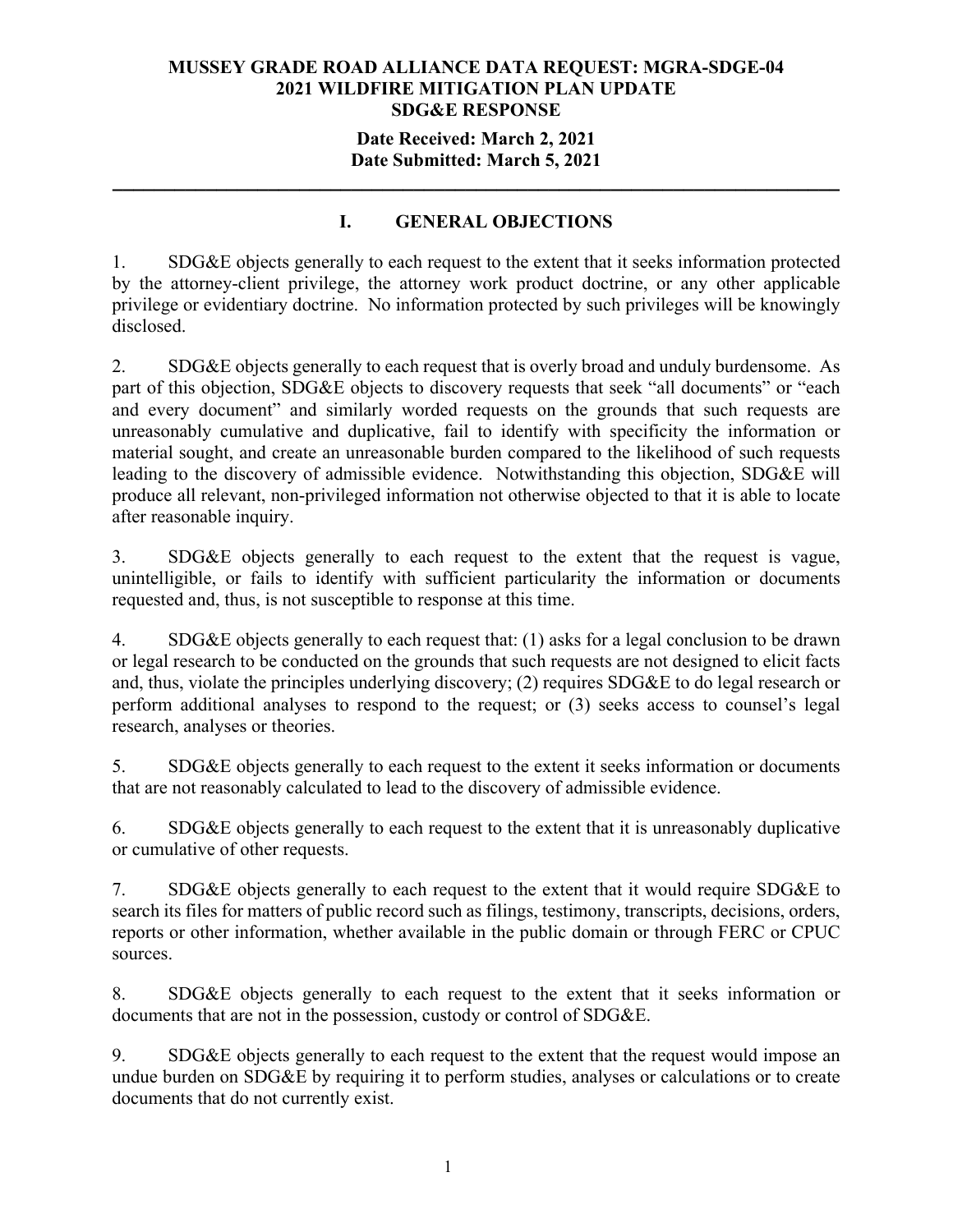# **Date Received: March 2, 2021 Date Submitted: March 5, 2021**

**\_\_\_\_\_\_\_\_\_\_\_\_\_\_\_\_\_\_\_\_\_\_\_\_\_\_\_\_\_\_\_\_\_\_\_\_\_\_\_\_\_\_\_\_\_\_\_\_\_\_\_\_\_\_\_\_\_\_\_\_\_\_\_\_\_\_\_\_\_\_** 

10. SDG&E objects generally to each request that calls for information that contains trade secrets, is privileged or otherwise entitled to confidential protection by reference to statutory protection. SDG&E objects to providing such information absent an appropriate protective order.

#### **II. EXPRESS RESERVATIONS**

1. No response, objection, limitation or lack thereof, set forth in these responses and objections shall be deemed an admission or representation by SDG&E as to the existence or nonexistence of the requested information or that any such information is relevant or admissible.

2. SDG&E reserves the right to modify or supplement its responses and objections to each request, and the provision of any information pursuant to any request is not a waiver of that right.

3. SDG&E reserves the right to rely, at any time, upon subsequently discovered information.

4. These responses are made solely for the purpose of this proceeding and for no other purpose.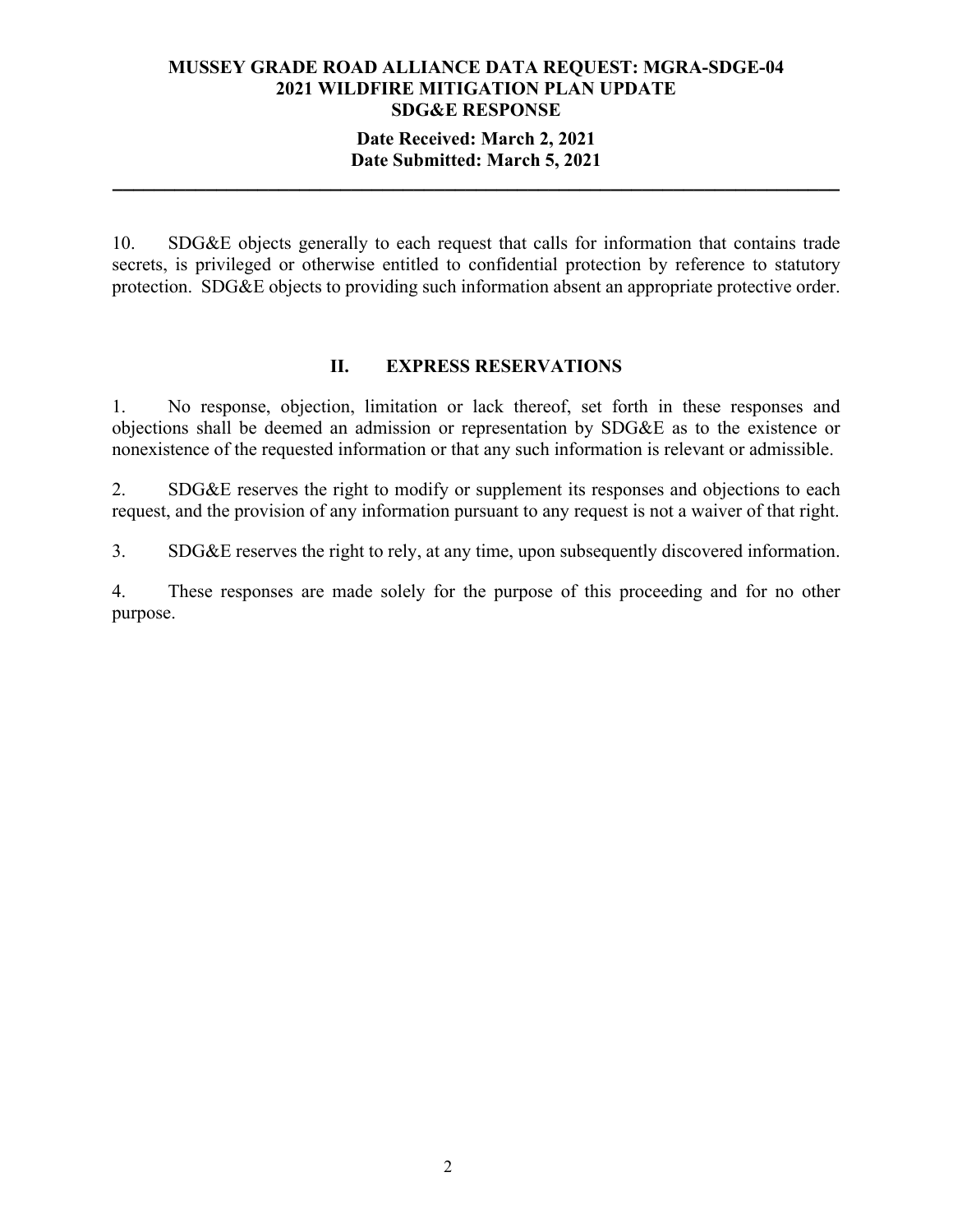# **Date Received: March 2, 2021 Date Submitted: March 5, 2021**

# **III. RESPONSES**

**\_\_\_\_\_\_\_\_\_\_\_\_\_\_\_\_\_\_\_\_\_\_\_\_\_\_\_\_\_\_\_\_\_\_\_\_\_\_\_\_\_\_\_\_\_\_\_\_\_\_\_\_\_\_\_\_\_\_\_\_\_\_\_\_\_\_\_\_\_\_** 

*The following data requests are being issued to SDG&E only.* 

*On p. ix of its WMP, SDG&E states: "In addition, in 2020, SDG&E integrated an artificial intelligence (AI) forecasting system for 59 of the circuit segments that serve communities in the highest risk fire areas. SDG&E's ability to implement this technology stems from recording weather observations every 10 minutes for over 10 years, which has given SDG&E nearly one billion observations to train AI."*

# **QUESTION 1:**

Provide documentation and description of the AI forecasting system in use by SDG&E, including algorithm, training and testing methodology, and variables used for observations and predictions.

# **OBJECTION:**

SDG&E objects to this request on the grounds set forth in General Objection Nos. 2, 5, and 9. Subject to the foregoing objections, SDG&E responds as follows.

# **RESPONSE 1:**

Please refer to "MGRA-SDGE DR4 Q1.zip," which contains three progress reports on the status and implementation of SDG&E's AI-based forecasting system through 2020. Specifically, SDG&E provides documentation on the Machine Learning Model leveraged, which demonstrates the training and testing methodology as well as the variables studied (also copied and pasted below).

- 1) temp\_grad\_surf: Vertical temperature gradient near the surface, which is defined as the ratio of the difference in potential temperature between 2 and 100m to the distance between 2 and 100m (i.e., 98m). Unit: K m-1.
- 2) wind spd grad surf: Vertical gradient of wind speed near the surface, which is defined as the ratio of the difference in wind speed between 10 and 100m to the distance between 10 and 100m (i.e., 90m). Unit: s-1.
- $\bullet$  3) Ri surf: Richardson number near the surface, as defined by eq. (2) in Rob's paper. It is basically a function of temp\_grad\_surf and wind\_spd\_grad\_surf.
- 4) wind dir 500mb: Wind direction at 500 mb. Unit: degree.
- $\bullet$  5) u\_500m, u\_1000m, u\_1500m, u\_2000m, u\_2500m, u\_3000m: zonal wind at different heights above ground.
- 6) v\_500m, v\_1000m, v\_1500m, v\_2000m, v\_2500m, v\_3000m: meridional wind at different heights above ground. Unit: m s-1.
- 7) temp  $500m$ , temp  $1000m$ , temp  $1500m$ , temp  $2000m$ , temp  $2500m$ , temp  $3000m$ : temperature at different heights above ground. Unit: K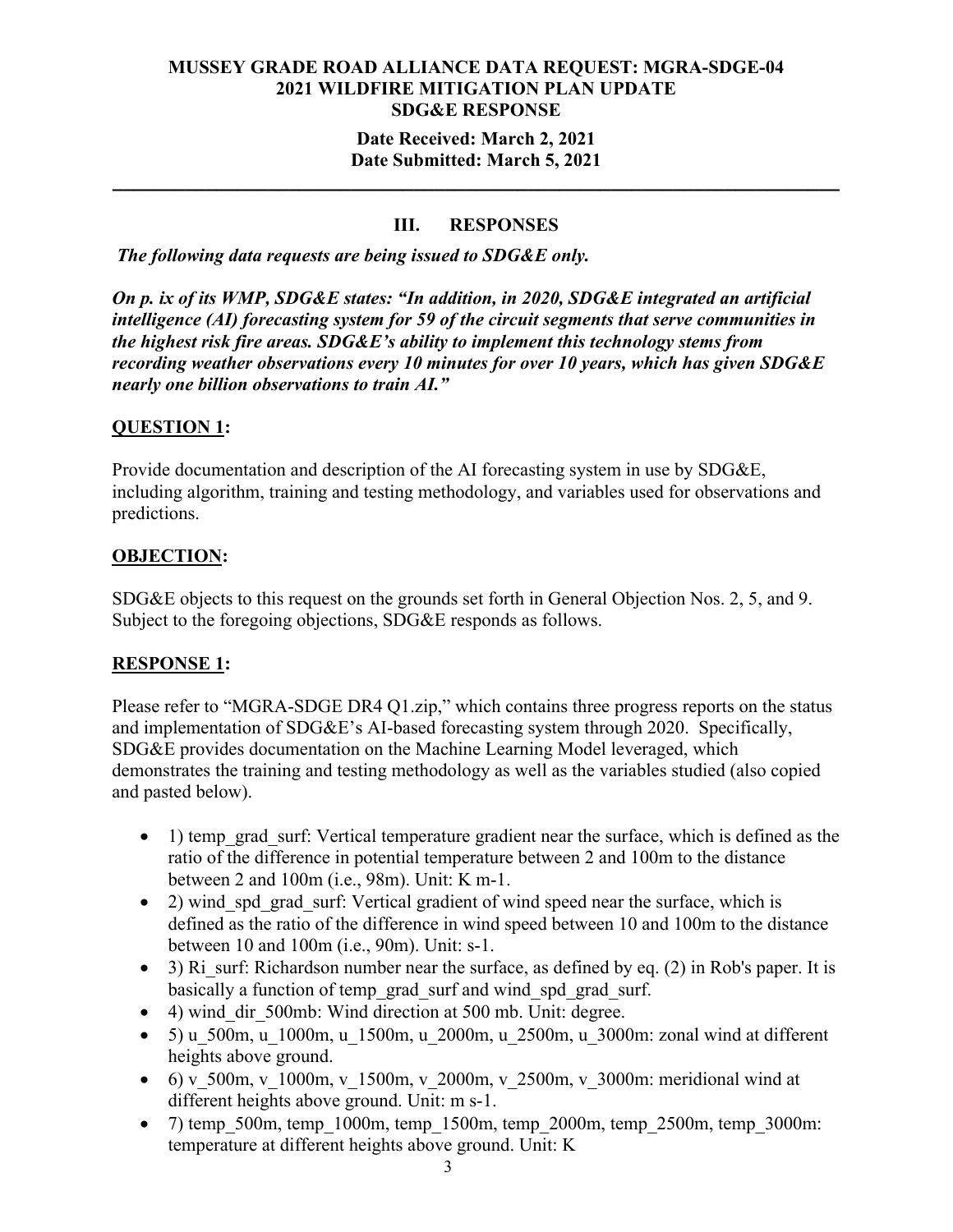#### **Date Received: March 2, 2021 Date Submitted: March 5, 2021**

**\_\_\_\_\_\_\_\_\_\_\_\_\_\_\_\_\_\_\_\_\_\_\_\_\_\_\_\_\_\_\_\_\_\_\_\_\_\_\_\_\_\_\_\_\_\_\_\_\_\_\_\_\_\_\_\_\_\_\_\_\_\_\_\_\_\_\_\_\_\_** 

#### **QUESTION 2:**

Provide benchmarking and testing data that demonstrate any benefits of the AI forecasting system over the previous forecasting system.

#### **OBJECTION:**

SDG&E objects to this request on the grounds set forth in General Objection Nos. 2, 5, and 9. Subject to the foregoing objections, SDG&E responds as follows.

#### **RESPONSE 2:**

The benchmark and testing data is included in the supported documentation provided in response to Question 1 above. Below is a validation plot for the Valley Center Weather Station demonstrating a significant improvement in forecast accuracy over the previous forecasting system, which is the blue line. The new AI forecast is the red line and the actual wind speed is the black line.

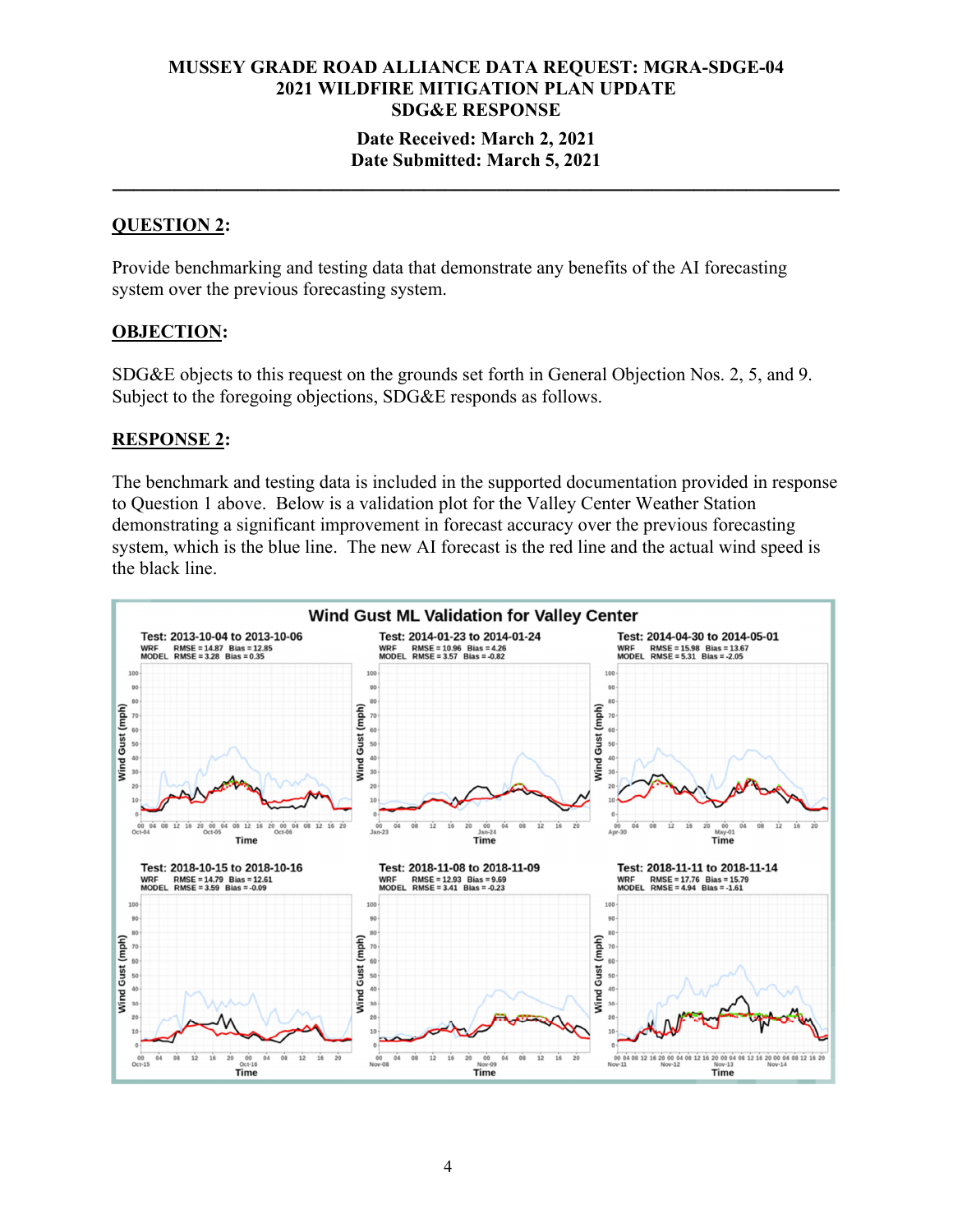#### **Date Received: March 2, 2021 Date Submitted: March 5, 2021 \_\_\_\_\_\_\_\_\_\_\_\_\_\_\_\_\_\_\_\_\_\_\_\_\_\_\_\_\_\_\_\_\_\_\_\_\_\_\_\_\_\_\_\_\_\_\_\_\_\_\_\_\_\_\_\_\_\_\_\_\_\_\_\_\_\_\_\_\_\_**

### **QUESTION 3:**

Describe how the AI forecasting system is currently used, and whether it has completely replaced the previous forecasting system.

#### **OBJECTION:**

SDG&E objects to this request on the grounds set forth in General Objection Nos. 2, 5, and 9. Subject to the foregoing objections, SDG&E responds as follows.

#### **RESPONSE 3:**

The AI forecasting system has not completely replaced the previous forecasting system, although it has already proven to significantly improve forecasting capability. As of the end of 2020, 59 weather stations have had AI forecast models developed, leaving approximately 160 remaining to be built. The forecasts from the 59 weather stations were directly integrated into the forecasting system that our meteorology team uses to finalize the wind gust forecasts that support PSPS operations.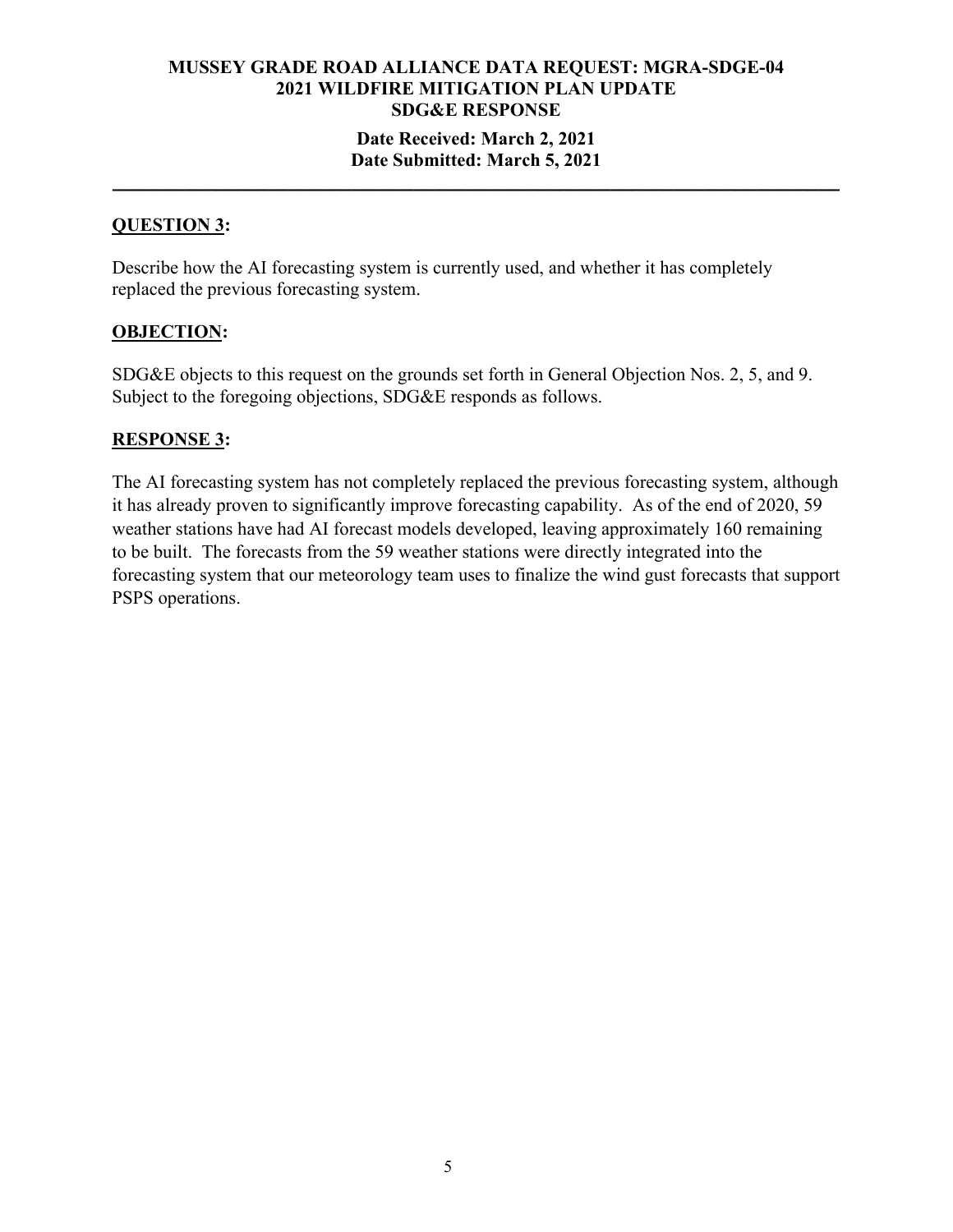# **Date Received: March 2, 2021 Date Submitted: March 5, 2021**

**\_\_\_\_\_\_\_\_\_\_\_\_\_\_\_\_\_\_\_\_\_\_\_\_\_\_\_\_\_\_\_\_\_\_\_\_\_\_\_\_\_\_\_\_\_\_\_\_\_\_\_\_\_\_\_\_\_\_\_\_\_\_\_\_\_\_\_\_\_\_** 

### **QUESTION 4:**

How does SDG&E account for a 13% increase in accounts opened in HFTD areas in one year? Do these newly opened accounts correspond to closed accounts elsewhere in SDG&E's service area?

# **OBJECTION:**

SDG&E objects to this request on the grounds set forth in General Objection Nos. 2, 5, and 9. Subject to the foregoing objections, SDG&E responds as follows.

#### **RESPONSE 4:**

The 13% increase did not include accounts closed in the HFTD during the same time period. After taking into account both "opened" and "closed" accounts, SDG&E saw a net increase of 2% in number of accounts that opened in HFTD areas.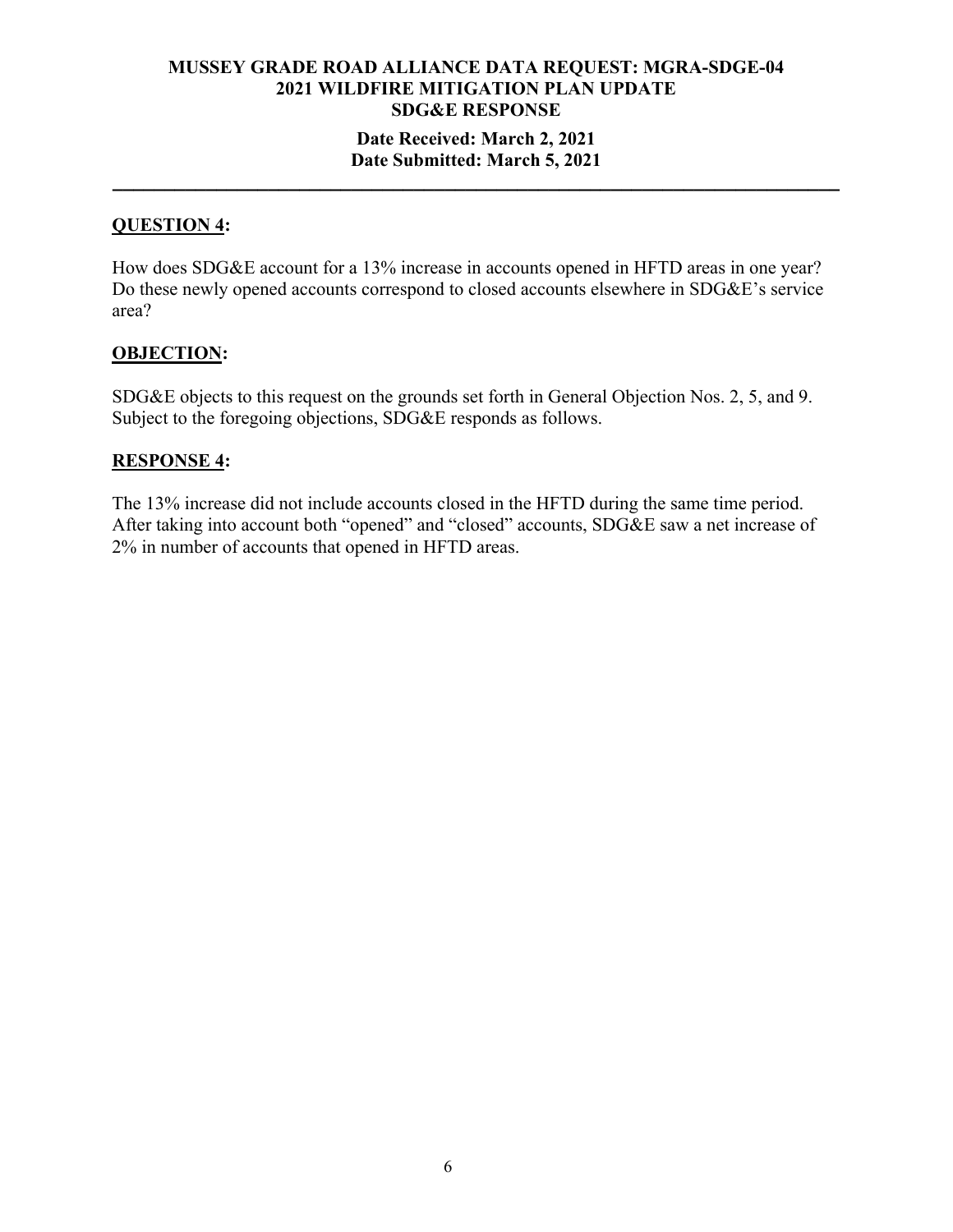# **MUSSEY GRADE ROAD ALLIANCE DATA REQUEST: MGRA-SDGE-04 2021 WILDFIRE MITIGATION PLAN UPDATE SDG&E RESPONSE Date Received: March 2, 2021 Date Submitted: March 5, 2021**

**\_\_\_\_\_\_\_\_\_\_\_\_\_\_\_\_\_\_\_\_\_\_\_\_\_\_\_\_\_\_\_\_\_\_\_\_\_\_\_\_\_\_\_\_\_\_\_\_\_\_\_\_\_\_\_\_\_\_\_\_\_\_\_\_\_\_\_\_\_\_** 

#### **QUESTION 5:**

How does SDG&E account for a 39% increase in AFN customers in one year?

#### **OBJECTION:**

SDG&E objects to this request on the grounds set forth in General Objection Nos. 2, 5, and 9. Subject to the foregoing objections, SDG&E responds as follows.

#### **RESPONSE 5:**

The 39% increase did not include AFN accounts closed in the HFTD during the same time period. Upon further review, the 39% increase in AFN customers inadvertently included customer accounts that fell into multiple AFN categories (e.g., an account on both the CARE and FERA programs was counted twice).

After taking into account both "opened" and "closed" accounts, and removing customers that fall into multiple AFN categories, the number of **unique** customers increased by approximately 1%.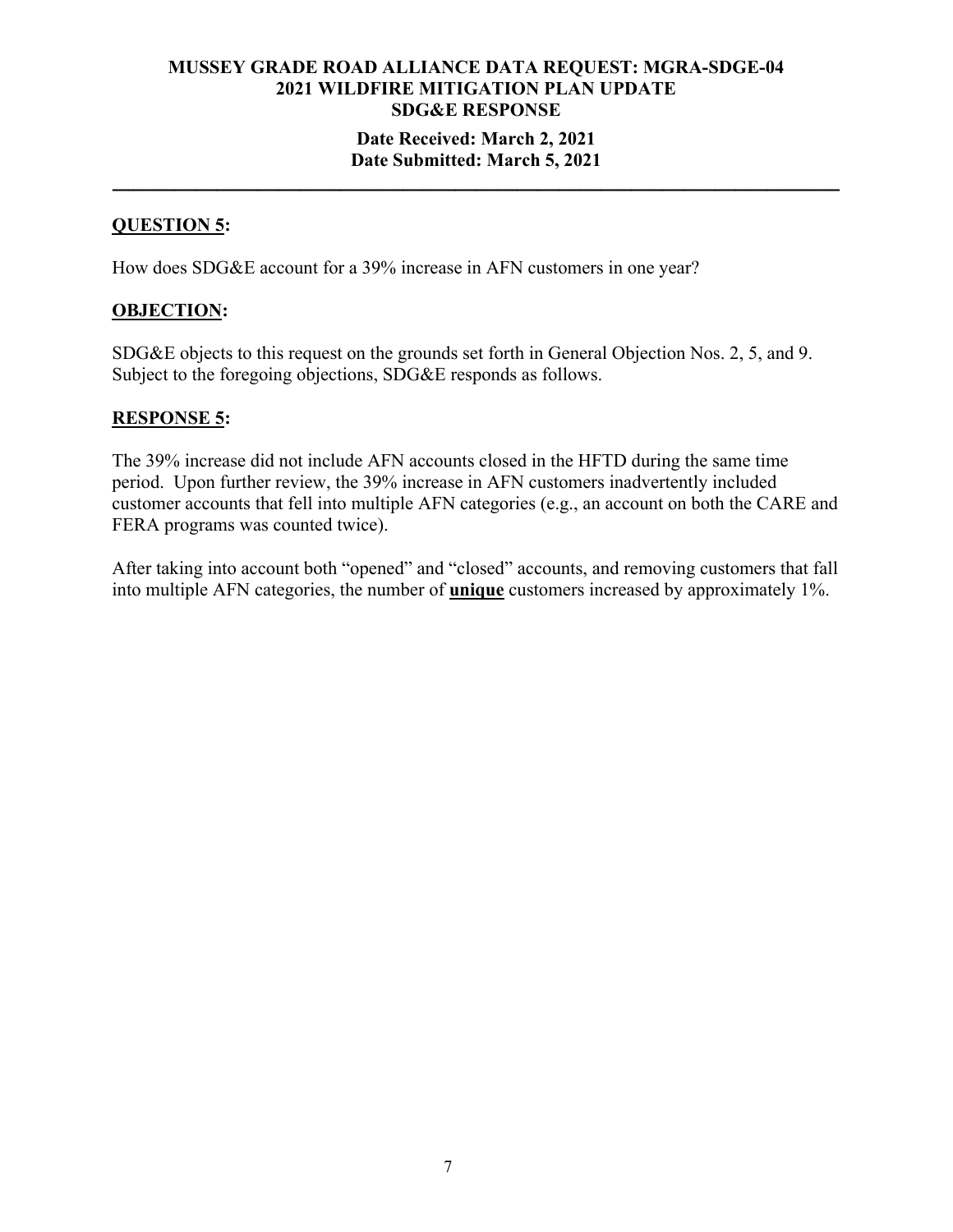### **Date Received: March 2, 2021 Date Submitted: March 5, 2021**

**\_\_\_\_\_\_\_\_\_\_\_\_\_\_\_\_\_\_\_\_\_\_\_\_\_\_\_\_\_\_\_\_\_\_\_\_\_\_\_\_\_\_\_\_\_\_\_\_\_\_\_\_\_\_\_\_\_\_\_\_\_\_\_\_\_\_\_\_\_\_** 

*On p. 80 of its WMP, SDG&E states that: "areas with higher wind speeds would influence this failure rate and would be further modified by the location of the asset in the models identified wind corridors.*

# **QUESTION 6:**

How does SDG&E model the relationship between failure rate and wind speed? How is wind speed determined for the purposes of this modeling?

# **OBJECTION:**

SDG&E objects to this request on the grounds set forth in General Objection Nos. 2, 5, and 9. Subject to the foregoing objections, SDG&E responds as follows.

# **RESPONSE 6:**

SDG&E leverages the extensive data collected from its weather network when determining relationships between failure rate and wind speed. From this data, subject matter experts devised a simple wind factor that attempted to apply considerations for different speeds of wind. SDG&E used these wind factors to adjust the likelihood of ignitions. Since the time of the first WRRM model, more weather data and wind modeling efforts have been undertaken. Future models will utilize an updated method of applying wind factors that will likely focus on specific relationships of failure rates and wind with various asset classes.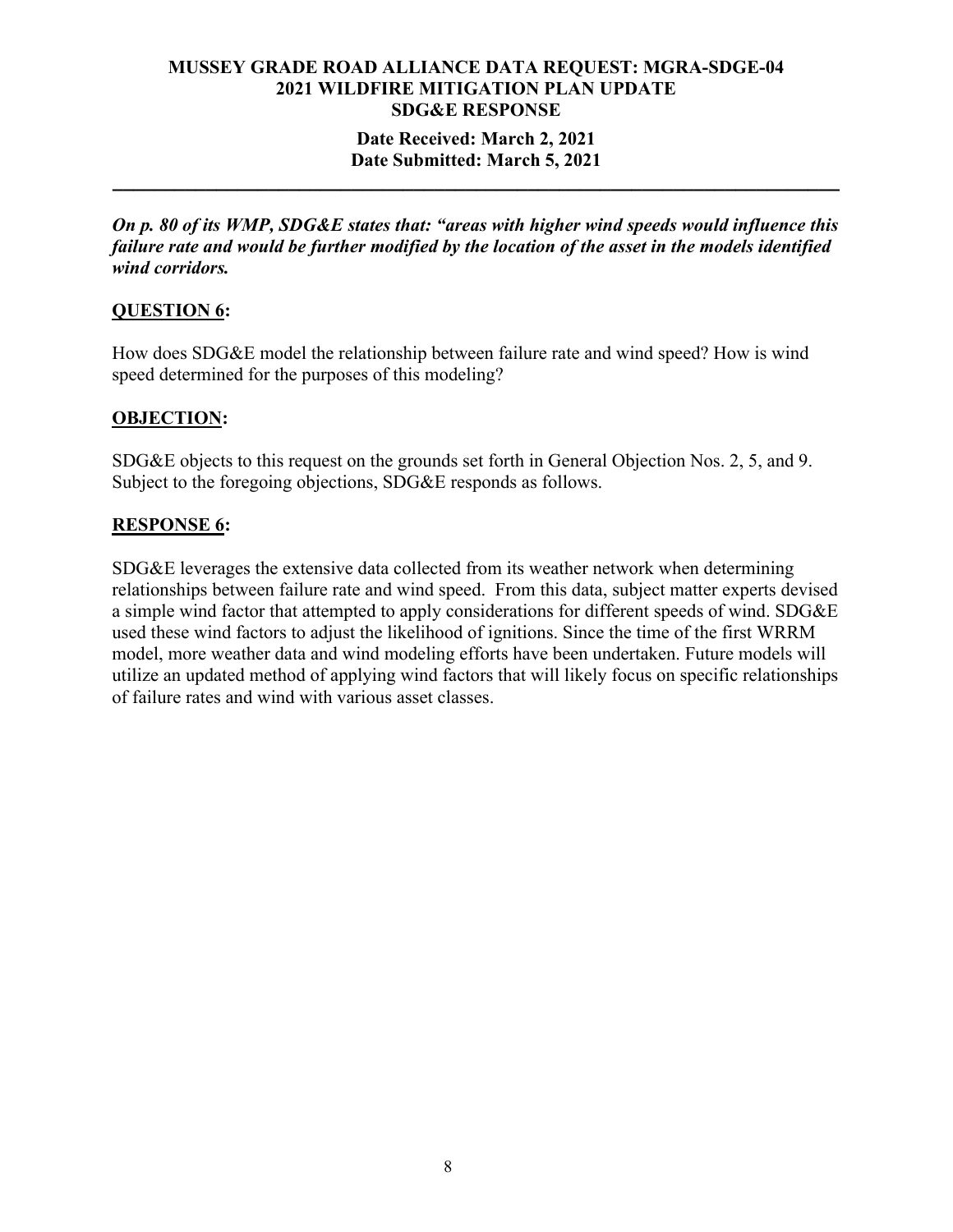# **Date Received: March 2, 2021 Date Submitted: March 5, 2021**

**\_\_\_\_\_\_\_\_\_\_\_\_\_\_\_\_\_\_\_\_\_\_\_\_\_\_\_\_\_\_\_\_\_\_\_\_\_\_\_\_\_\_\_\_\_\_\_\_\_\_\_\_\_\_\_\_\_\_\_\_\_\_\_\_\_\_\_\_\_\_** 

*On p. 89 of its WMP, SDG&E states that WiNGS weights for PSPS "are determined by analyzing the safety, financial, reliability impact of a 12‐hour power shutoff event to these customers using industry research."*

# **QUESTION 7:**

Please provide details describing what "industry research" is being utilized for determining safety, reliability, and financial impacts of PSPS and how this research is being used to determine weights.

# **OBJECTION:**

SDG&E objects to this request on the grounds set forth in General Objection Nos. 2, 5, and 9. Subject to the foregoing objections, SDG&E responds as follows.

# **RESPONSE 7:**

Industry research refers to studies of blackouts such as the northeast blackout. In order to estimate customer impact values, proxy customer types are utilized to leverage industry research resources. The proxy customer types selected are assumed to be representative of an average customer within a particular customer category. In the case of the critical customer category, a communications tower is used as a proxy customer type to research the impact of a power shutoff. SDG&E leveraged reports on historical extended power outages and power shutoff events for the identified proxy customer types to estimate the expected natural unit consequences per impact category.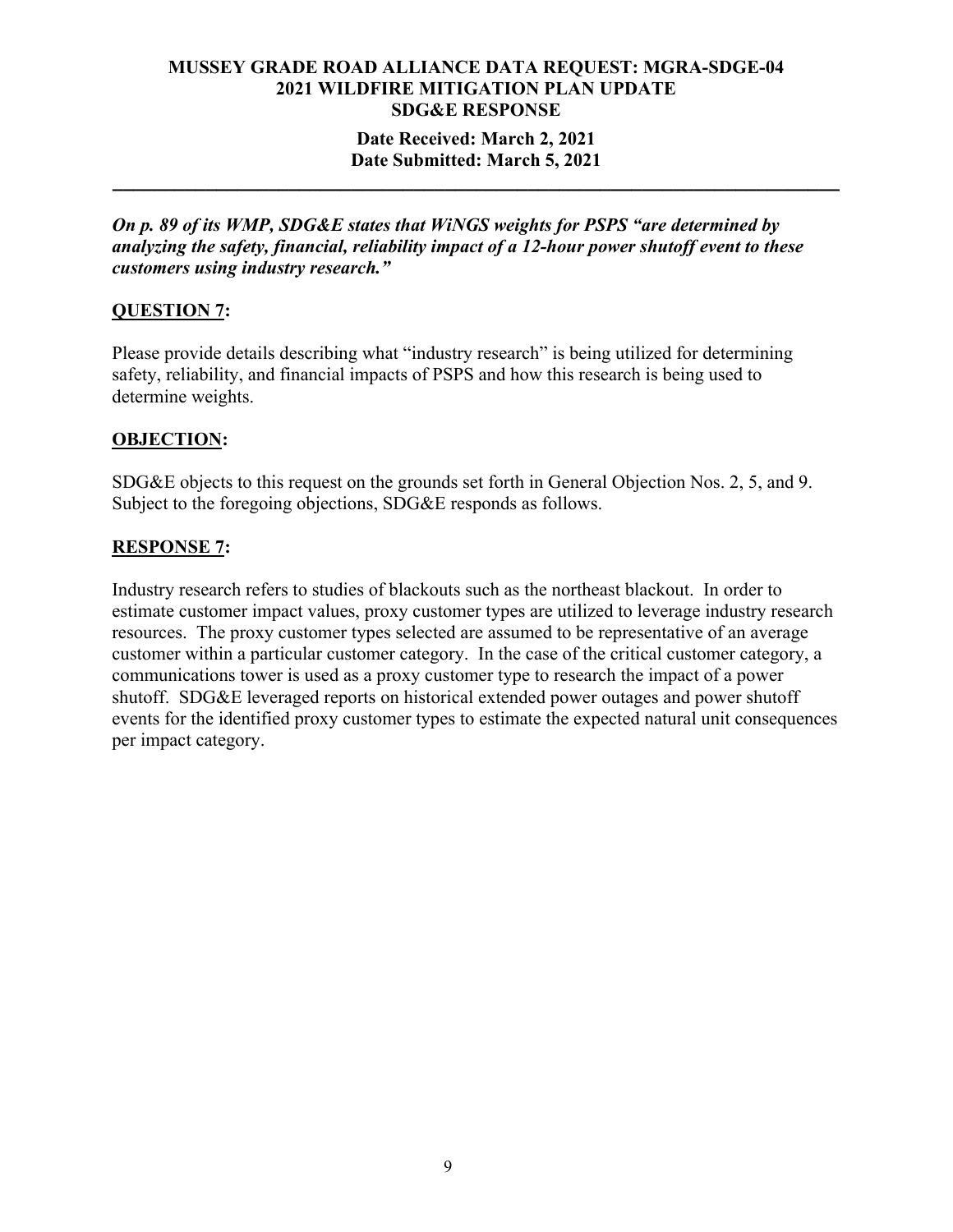# **MUSSEY GRADE ROAD ALLIANCE DATA REQUEST: MGRA-SDGE-04 2021 WILDFIRE MITIGATION PLAN UPDATE SDG&E RESPONSE Date Received: March 2, 2021 Date Submitted: March 5, 2021**

**\_\_\_\_\_\_\_\_\_\_\_\_\_\_\_\_\_\_\_\_\_\_\_\_\_\_\_\_\_\_\_\_\_\_\_\_\_\_\_\_\_\_\_\_\_\_\_\_\_\_\_\_\_\_\_\_\_\_\_\_\_\_\_\_\_\_\_\_\_\_** 

#### **QUESTION 8:**

Please show weight calculations for the safety, reliability, and financial PSPS impacts.

#### **OBJECTION:**

SDG&E objects to this request on the grounds set forth in General Objection Nos. 2, 5, and 9. Subject to the foregoing objections, SDG&E responds as follows.

#### **RESPONSE 8:**

For each impact category, the expected consequence value is estimated, in natural units, for a worst-case scenario. After the expected value of each impact type has been determined in natural units, the following scoring system is used to convert natural unit impacts to a PSPS impact score. These individual attribute scores are then weighted according per the multiattribute value function (MAVF) guidelines to arrive at a total PSPS impact value per customer type.

| <b>Safety</b> |                 |
|---------------|-----------------|
| Score         | Metrics (SIFs)* |
| 30            | $5+$            |
| 20            | $3-5$           |
| 10            | $0.25 - 2$      |
|               |                 |

| <b>Reliability</b> |                                           |  |
|--------------------|-------------------------------------------|--|
| Score              | Metrics (Directly Impacted<br>Customers)* |  |
| 30                 | $1000+$                                   |  |
| 20                 | 501-1000                                  |  |
| 10                 | 101-500                                   |  |
|                    | $0 - 100$                                 |  |

| <b>Financial</b> |              |
|------------------|--------------|
| Score            | Metrics (\$) |
| 30               | $1M+$        |
| 20               | 100K-1M      |
| 10               | 10K-100K     |
|                  | $10K$        |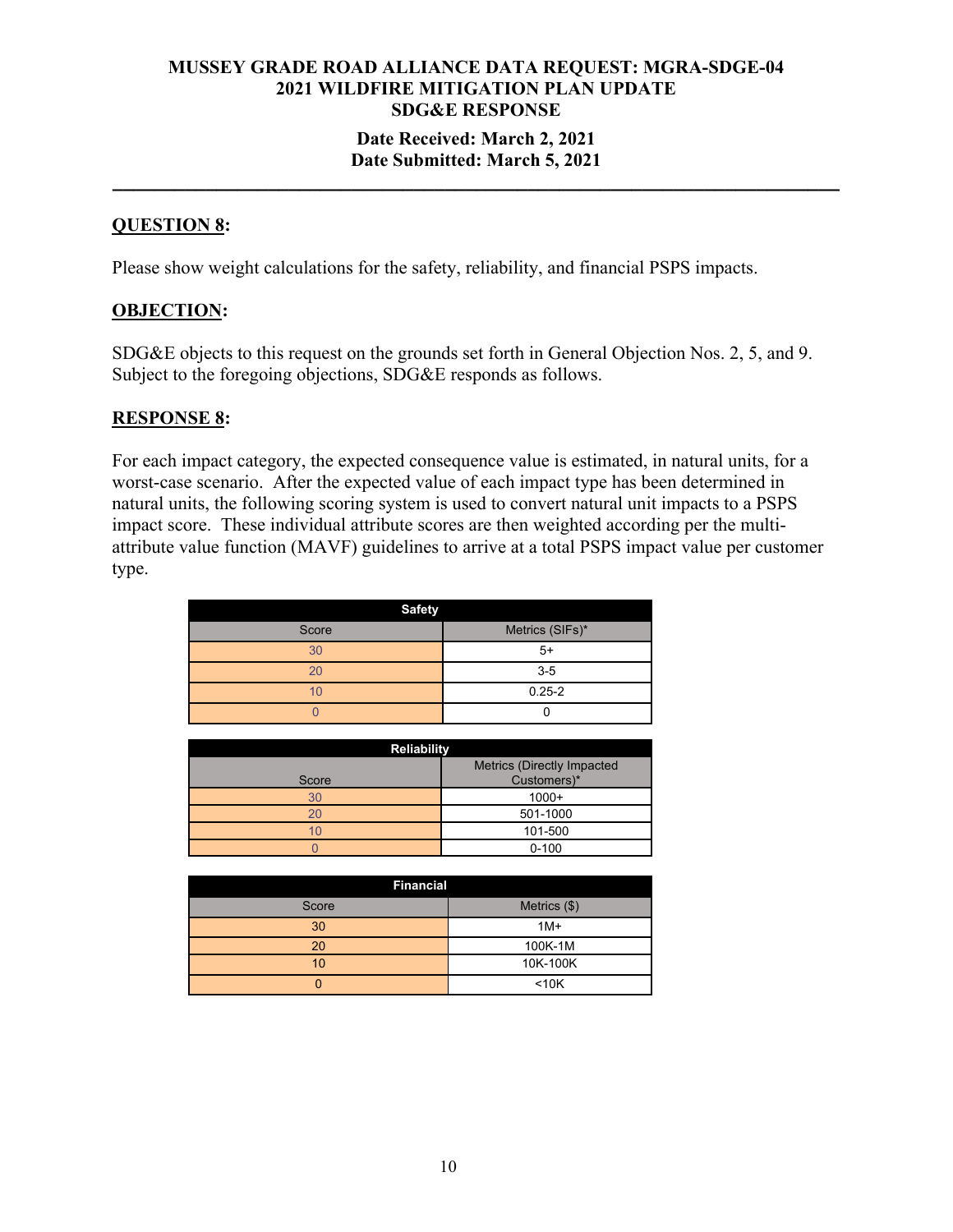# **MUSSEY GRADE ROAD ALLIANCE DATA REQUEST: MGRA-SDGE-04 2021 WILDFIRE MITIGATION PLAN UPDATE SDG&E RESPONSE Date Received: March 2, 2021**

# **Date Submitted: March 5, 2021 \_\_\_\_\_\_\_\_\_\_\_\_\_\_\_\_\_\_\_\_\_\_\_\_\_\_\_\_\_\_\_\_\_\_\_\_\_\_\_\_\_\_\_\_\_\_\_\_\_\_\_\_\_\_\_\_\_\_\_\_\_\_\_\_\_\_\_\_\_\_**

### **QUESTION 9:**

Describe uncertainties in the assumptions used in the weight calculations and give ranges for what SDG&E considers reasonable values and justifications for these ranges.

#### **OBJECTION:**

SDG&E objects to this request on the grounds set forth in General Objection Nos. 2, 5, and 9. Subject to the foregoing objections, SDG&E responds as follows.

#### **RESPONSE 9:**

Please refer to the response to Question 8 above for the range of natural unit values that SDG&E considers when determining the scoring parameters for PSPS impact. These ranges were estimated by using non-critical customers as a baseline PSPS impact of 1, whereas a non-critical customer is defined as all customers that do not fall in either the critical or medical baseline categories. The initial scoring ranges are estimated using historical extended power shutoff events; however, an impact multiplier can be used where the expected consequence of a worstcase scenario exceeds the bounds of the scoring table. At the current moment, SDG&E is focusing these efforts to generate an expected value, or average, impact for each of the parameters described. In future improvements to the risk models, it is likely that the notion of uncertainty of assumptions will be utilized in some fashion – whether that be in stochastic methods or in the usage of ranges.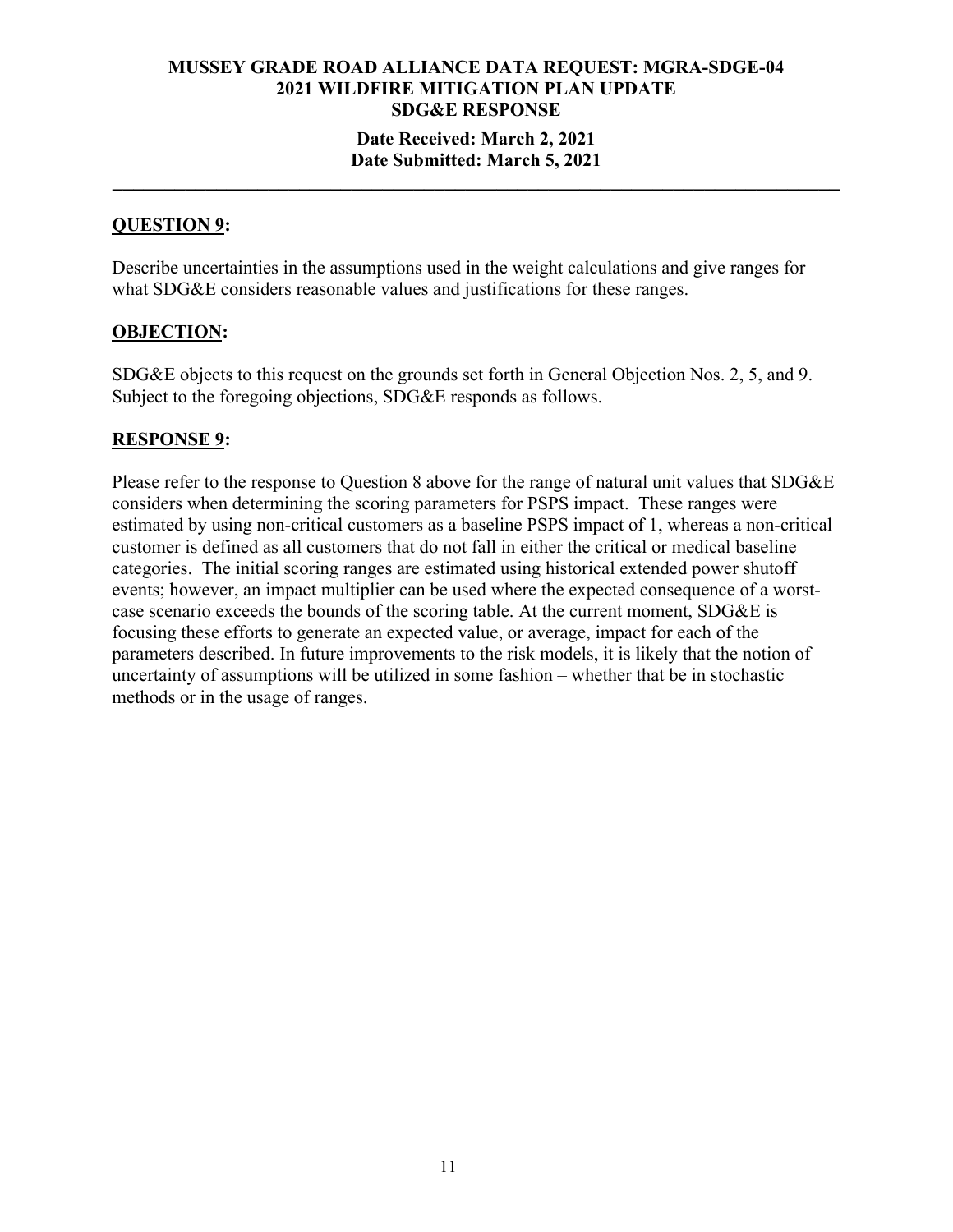# **MUSSEY GRADE ROAD ALLIANCE DATA REQUEST: MGRA-SDGE-04 2021 WILDFIRE MITIGATION PLAN UPDATE SDG&E RESPONSE Date Received: March 2, 2021**

#### **Date Submitted: March 5, 2021 \_\_\_\_\_\_\_\_\_\_\_\_\_\_\_\_\_\_\_\_\_\_\_\_\_\_\_\_\_\_\_\_\_\_\_\_\_\_\_\_\_\_\_\_\_\_\_\_\_\_\_\_\_\_\_\_\_\_\_\_\_\_\_\_\_\_\_\_\_\_**

*Regarding SDG&E's Vegetation Risk Index (VRI):*

#### **QUESTION 10:**

Provide the scoring method that VRI uses to incorporate at-risk species, and give the relative weights or scores used for each at-risk species.

#### **OBJECTION:**

SDG&E objects to this request on the grounds set forth in General Objection Nos. 2, 5, and 9. Subject to the foregoing objections, SDG&E responds as follows.

#### **RESPONSE 10:**

The tree species component (Ts) is developed by creating four "buckets" which represent the presence of a tree species in a given area that has a history of causing outages. To do this, we first had to rank each tree species with respect to outages. To rank each species, we took the total number of outages attributed to each species (excluding tree trimming) and divided by the total number of trees of that species. For example, there were 11,007 Palm-Fan trees in our database and 260 outages attributed to Palm-Fan trees. 260/11,007 = 2.36%. Based on the entire results of all species, we then placed each tree species into one of the four buckets based on where their final calculation fell in the entire range of data... < 30<sup>th</sup> percentile (S<sub>1</sub>), 30<sup>th</sup> - 75<sup>th</sup> percentile (S<sub>2</sub>),  $75<sup>th</sup> - 95<sup>th</sup>$  percentile (S<sub>3</sub>), and > 95<sup>th</sup> percentile (S<sub>4</sub>). ADS has a more complete list of tree species, so the numbers below may need to be adjusted after ADS has re-calculated the percent of trees in a given species that is responsible for outages. Below are the buckets currently being used:

- Ts bucket  $1 (S_1)$  = Percentage of low risk trees (Species outage percent < 0.12%)
- Ts bucket  $2(S_2)$  = Percentage of medium risk trees (Species outage percent 0.12% - $0.47\%)$
- Ts bucket 3  $(S_3)$  = Percentage of high risk trees (Species outage percent 0.47% 2.29%)
- Ts Bucket 4 (S<sub>4</sub>) = Percentage of extreme risk trees (Species outage percent  $> 2.29\%$ )

Example: If along Circuit XYZ, 20% of the trees were in bucket 1, 50% were in bucket 2, 30% were in bucket 3, and 0% were in bucket 4, then...

 $T_s = 1(.20)+2(.50)+3(.30)+4(.00) = 2.10$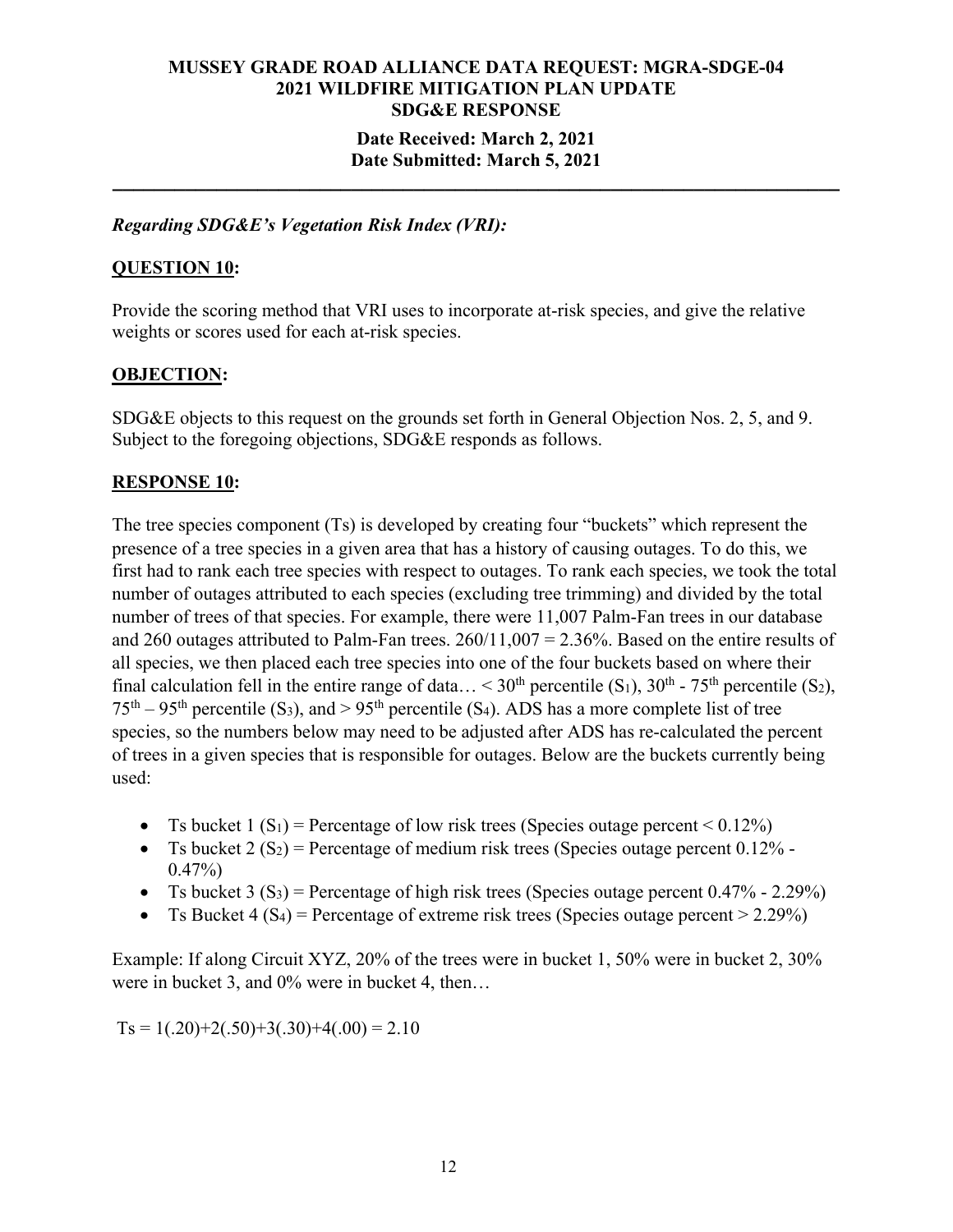# **Date Received: March 2, 2021 Date Submitted: March 5, 2021**

**\_\_\_\_\_\_\_\_\_\_\_\_\_\_\_\_\_\_\_\_\_\_\_\_\_\_\_\_\_\_\_\_\_\_\_\_\_\_\_\_\_\_\_\_\_\_\_\_\_\_\_\_\_\_\_\_\_\_\_\_\_\_\_\_\_\_\_\_\_\_** 

## **QUESTION 11:**

Provide a table for all trees removed by SDG&E from 2018 to 2020, including:

- Year
- Tree Species
- Subspecies / Variety (if available)
- Reason for removal (using SDG&E category classification)
- Distance from tree to SDG&E equipment

# **OBJECTION:**

SDG&E objects to this request on the grounds set forth in General Objection Nos. 2, 5, and 9. Subject to the foregoing objections, SDG&E responds as follows.

#### **RESPONSE 11:**

Please refer to "MGRA-SDGE DR4 Q11.xlsx."

- Tree species SDG&E records tree species using the common name, not the taxonomic genus and species.
- Reason for removal SDG&E does not use a categorical classification for trees that are removed. Trees that are removed are recorded in the database by the tree contractor using a condition code. A condition code of "*Completed Removal*" would denote that the tree was live and healthy. A condition code of "*Completed, Green, Reliability Removal*" and "*Completed, Dead or Dying, Reliability Removal*" would denote a tree that was live and had structural deficiencies, and a tree that was dead/dying respectively.
- Distance from tree to SDG&E equipment SDG&E records tree distance (clearance) as a value in a range of feet. The value represents the estimated distance between the closest portion of the tree canopy and the powerline at the time of inspection prior to the tree's removal.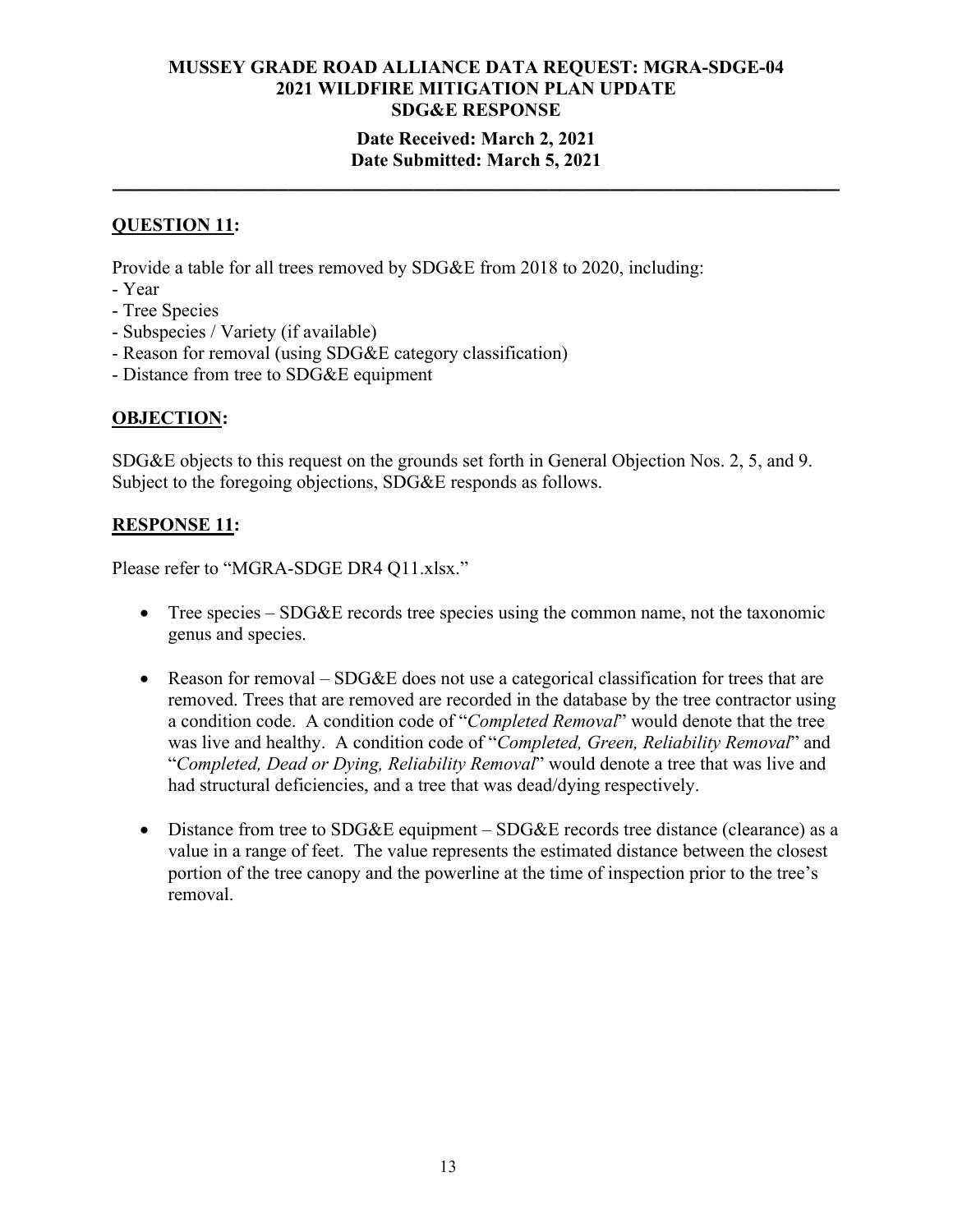#### **Date Received: March 2, 2021 Date Submitted: March 5, 2021**

**\_\_\_\_\_\_\_\_\_\_\_\_\_\_\_\_\_\_\_\_\_\_\_\_\_\_\_\_\_\_\_\_\_\_\_\_\_\_\_\_\_\_\_\_\_\_\_\_\_\_\_\_\_\_\_\_\_\_\_\_\_\_\_\_\_\_\_\_\_\_** 

*On page 185 of its WMP, SDG&E states that: "all FPI information has been made available to researchers through an API web portal".*

# **QUESTION 12:**

What data is available through SDG&E's API web portal?

#### **OBJECTION:**

SDG&E objects to this request on the grounds set forth in General Objection Nos. 2, 5, and 9. Subject to the foregoing objections, SDG&E responds as follows.

#### **RESPONSE 12:**

The following SDG&E data is made available through the web portal:

- **GOES Fire Detections:** Fire detections from GOES16 and GOES17 satellites.
- **SDG&E Operational Ensemble NAM 001 Dead Fuel Moisture NFDRS**: Dead fuel moisture and related variables derived from the National Fire Danger Rating System (NFDRS) algorithms using the SDG&E Operational Ensemble NAM 001 WRF model.
- **HPWREN Cameras**: Imagery from HPWREN cameras.
- **HPWREN Weather Station Measurements:** Archive of HPWREN weather station measurements from 2007-present. Also includes SDG&E weather station measurements until July 2018.
- **SDG&E Fire Potential Index**: The Fire Potential Index (FPI) assists in making operational decisions that will reduce fire threats and risks. This tool converts environmental, statistical, and scientific data to local fire potential.
- **SDG&E Historical Ensemble GFS 003 WRF**: A 2 km historical dataset produced with downscaled reanalysis data across far Southern California. This dataset was optimized for atmospheric river events and winter storms.
- **SDG&E Historical Ensemble NAM 001 WRF**: A 3 km historical dataset produced with downscaled reanalysis data across Southern California. This dataset was optimized for Santa Ana winds and was generated in collaboration with the USFS and UCLA.
- **SDG&E Operational Ensemble GFS 003 WRF**: WRF model initialized with GFS boundary conditions and optimized for atmospheric river events and winter storms. This model is run at a 2 km horizontal resolution with 51 verticle levels.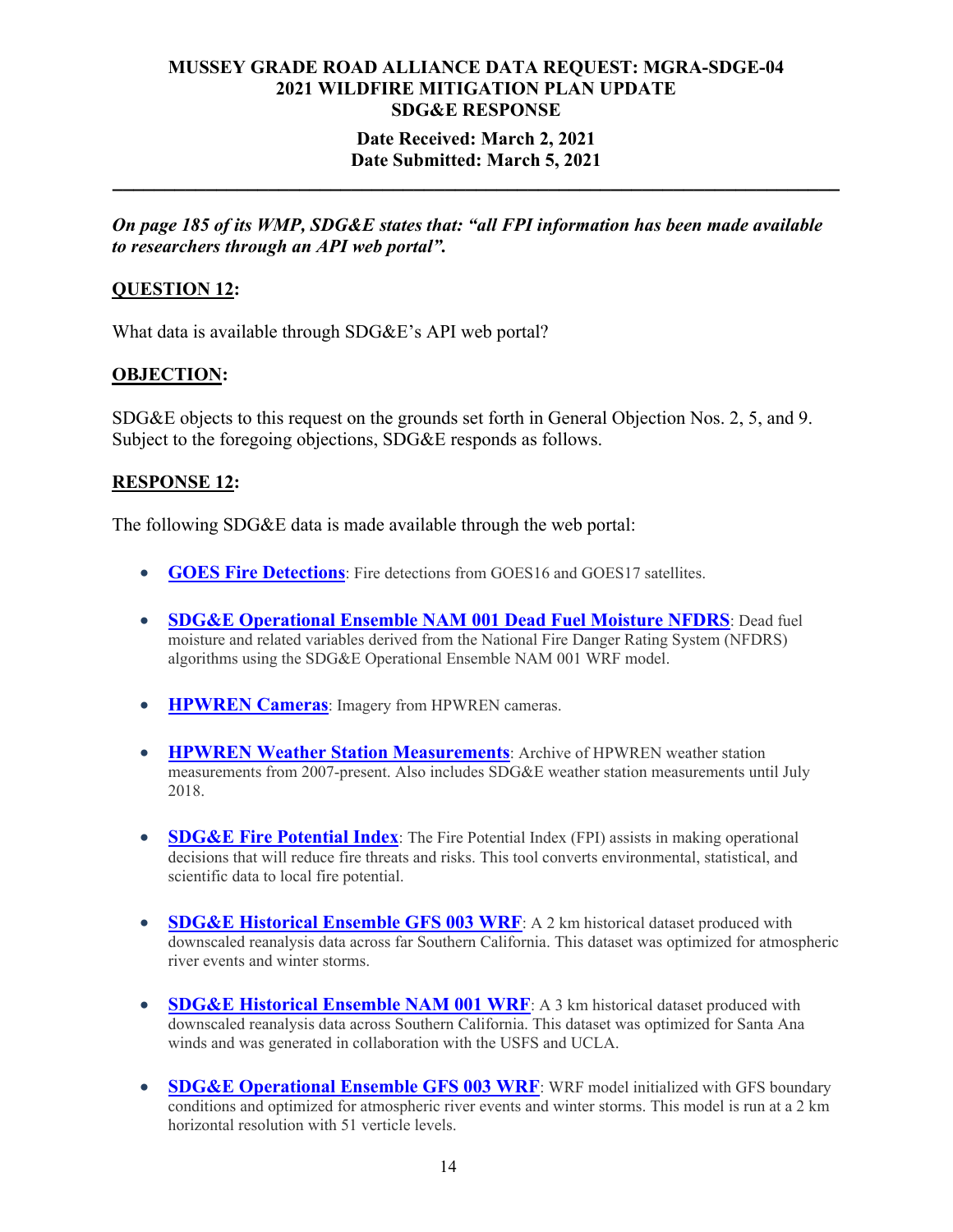# **Date Received: March 2, 2021 Date Submitted: March 5, 2021**

**\_\_\_\_\_\_\_\_\_\_\_\_\_\_\_\_\_\_\_\_\_\_\_\_\_\_\_\_\_\_\_\_\_\_\_\_\_\_\_\_\_\_\_\_\_\_\_\_\_\_\_\_\_\_\_\_\_\_\_\_\_\_\_\_\_\_\_\_\_\_** 

- **SDG&E Operational Ensemble NAM 001 WRF:** WRF model initialized with NAM boundary conditions and optimized for Santa Ana wind conditions. This model is run at a 2 km horizontal resolution with 52 vertical levels.
- **SDG&E Operational Ensemble GFS 001 WRF**: WRF model initialized with GFS boundary conditions and optimized for Santa Ana wind conditions. This model has a 6 km horizontal resolution with 46 vertical levels up to 100 mb.
- **SDG&E Operational Ensemble GFS 002 WRF**: WRF model initialized with GFS boundary conditions and optimized for summer monsoon/hot and humid events. This model is run at a 2 km horizontal resolution with 51 vertical levels.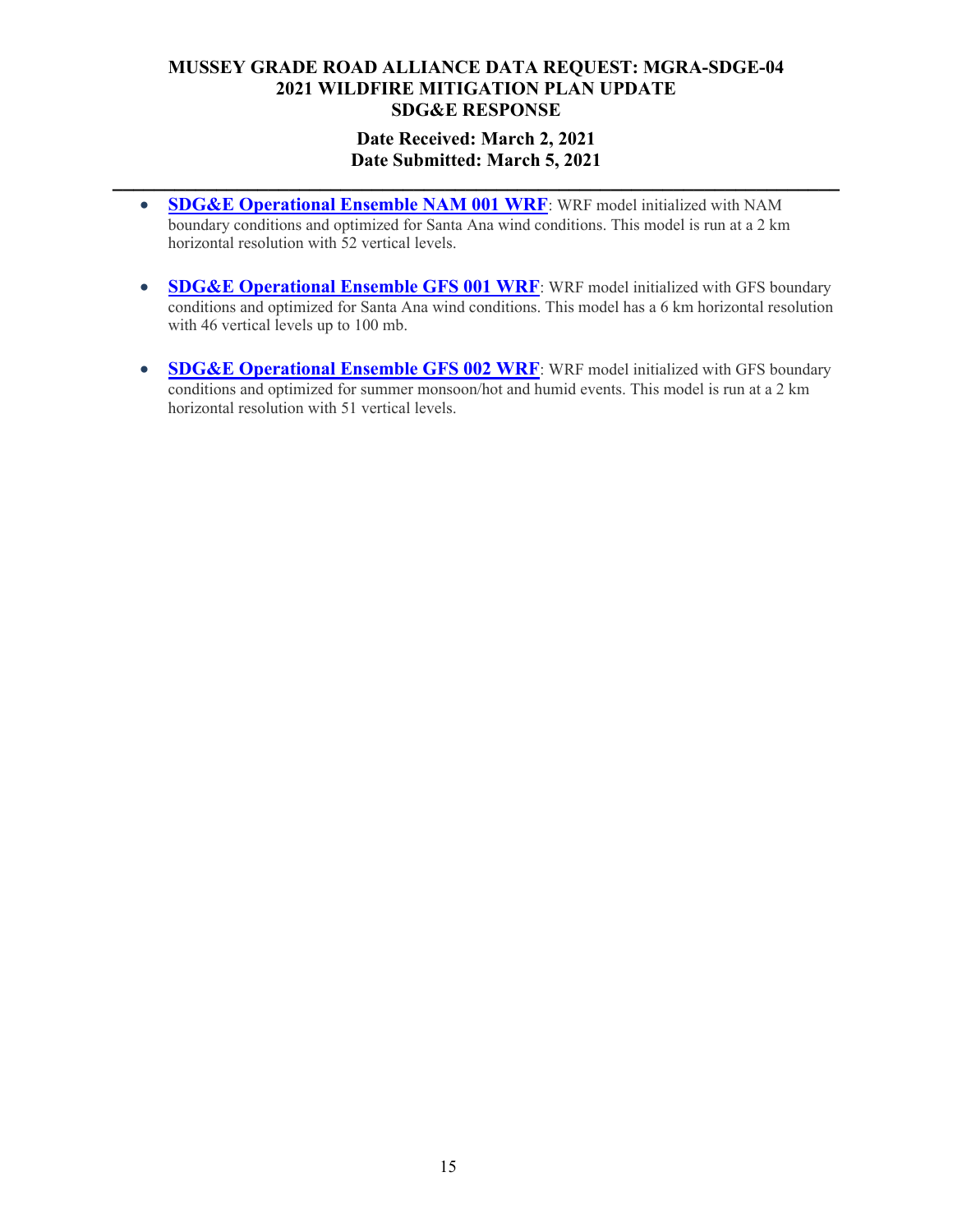# **MUSSEY GRADE ROAD ALLIANCE DATA REQUEST: MGRA-SDGE-04 2021 WILDFIRE MITIGATION PLAN UPDATE SDG&E RESPONSE Date Received: March 2, 2021 Date Submitted: March 5, 2021**

**\_\_\_\_\_\_\_\_\_\_\_\_\_\_\_\_\_\_\_\_\_\_\_\_\_\_\_\_\_\_\_\_\_\_\_\_\_\_\_\_\_\_\_\_\_\_\_\_\_\_\_\_\_\_\_\_\_\_\_\_\_\_\_\_\_\_\_\_\_\_** 

# **QUESTION 13:**

What research institutions are currently able to access SDG&E's API web portal?

# **OBJECTION:**

SDG&E objects to this request on the grounds set forth in General Objection Nos. 2, 5, and 9. Subject to the foregoing objections, SDG&E responds as follows.

#### **RESPONSE 13:**

This data is available to any, and all research institutions that have interest in using the data.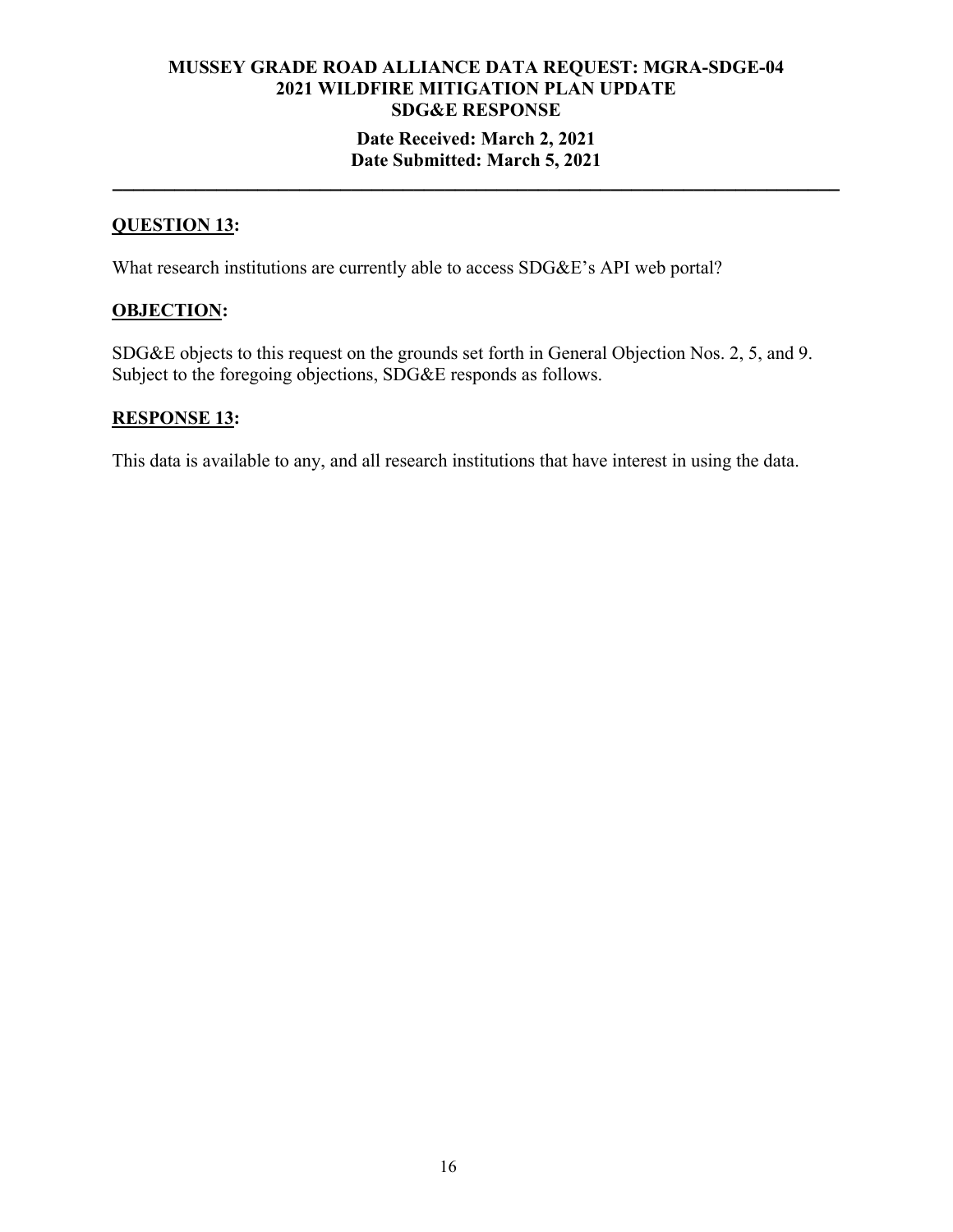## **Date Received: March 2, 2021 Date Submitted: March 5, 2021**

**\_\_\_\_\_\_\_\_\_\_\_\_\_\_\_\_\_\_\_\_\_\_\_\_\_\_\_\_\_\_\_\_\_\_\_\_\_\_\_\_\_\_\_\_\_\_\_\_\_\_\_\_\_\_\_\_\_\_\_\_\_\_\_\_\_\_\_\_\_\_** 

#### **QUESTION 14:**

What is the process by which researchers can gain access to the SDG&E web portal? What are requirements for access?

#### **OBJECTION:**

SDG&E objects to this request on the grounds set forth in General Objection Nos. 2, 5, and 9. Subject to the foregoing objections, SDG&E responds as follows.

#### **RESPONSE 14:**

The SDG&E Meteorology Data Catalog is now publicly hosted at the San Diego Super Computing Center (SDSC): https://wifire-data.sdsc.edu/dataset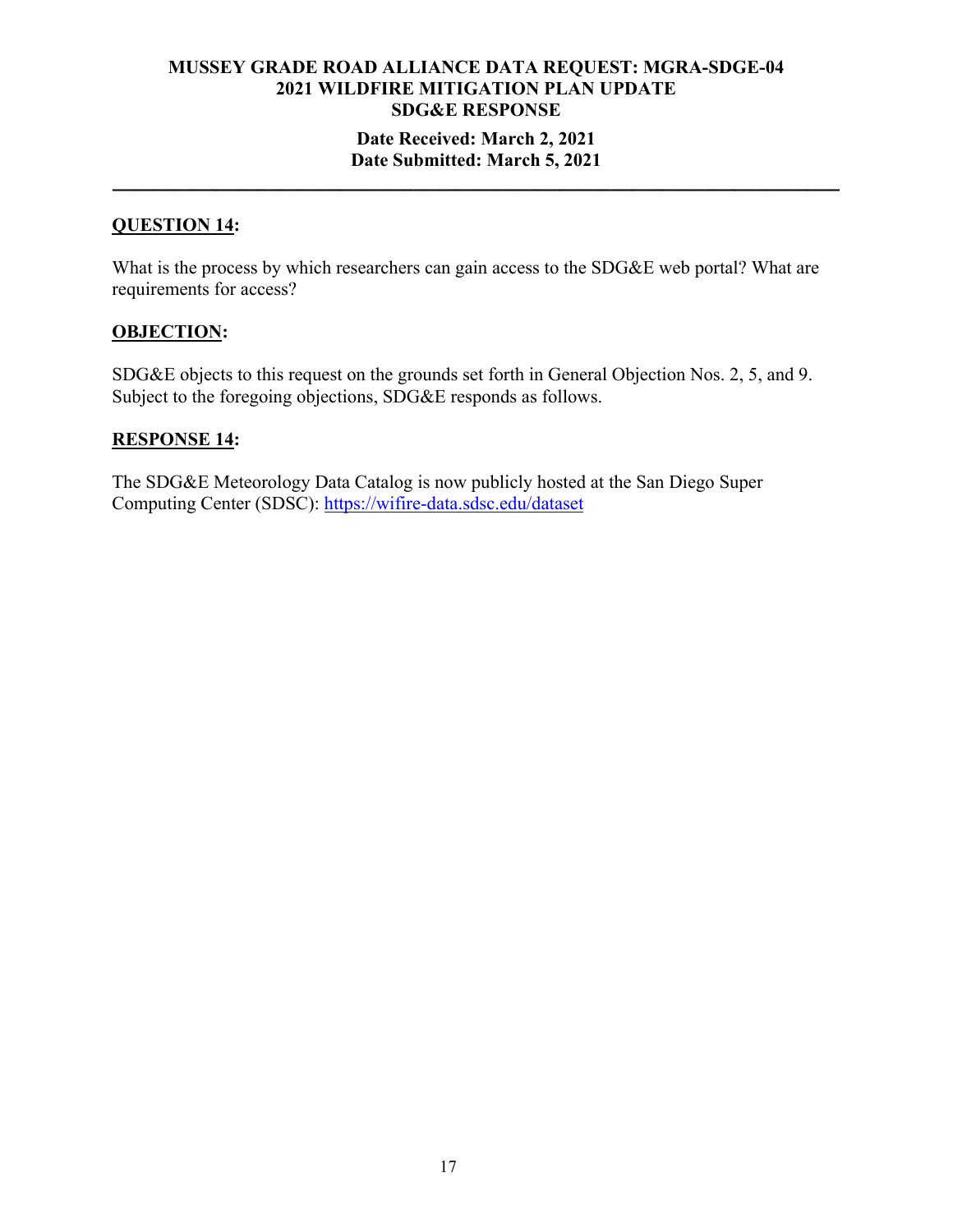## **Date Received: March 2, 2021 Date Submitted: March 5, 2021**

**\_\_\_\_\_\_\_\_\_\_\_\_\_\_\_\_\_\_\_\_\_\_\_\_\_\_\_\_\_\_\_\_\_\_\_\_\_\_\_\_\_\_\_\_\_\_\_\_\_\_\_\_\_\_\_\_\_\_\_\_\_\_\_\_\_\_\_\_\_\_** 

*On p. 192 of its WMP, SDG&E states that "animal contact, balloon contact and vegetation contact have an estimated reduction of ~90% while ignitions caused by vehicle contact, have an estimated reduction of ~0%*

# **QUESTION 15:**

How is the estimate of 90% for animal and balloon contact determined?

# **OBJECTION:**

SDG&E objects to this request on the grounds set forth in General Objection Nos. 2, 5, and 9. Subject to the foregoing objections, SDG&E responds as follows.

# **RESPONSE 15:**

As reported in the SDG&E Quarterly Report on 2020 WMP dated September 9, 2020 at Appendix A Guidance 5, the 90% effectiveness of covered conductor relates to animal, balloon and vegetation contacts. The effectiveness was determined by looking at all ignition causes and assuming covered conductor would mitigate all foreign object faults with the exception of large vegetation or vehicle contacts.

Once SDG&E installs more covered conductor, effectiveness will be measured by comparing faults on the distribution lines before and after covered conductor installations.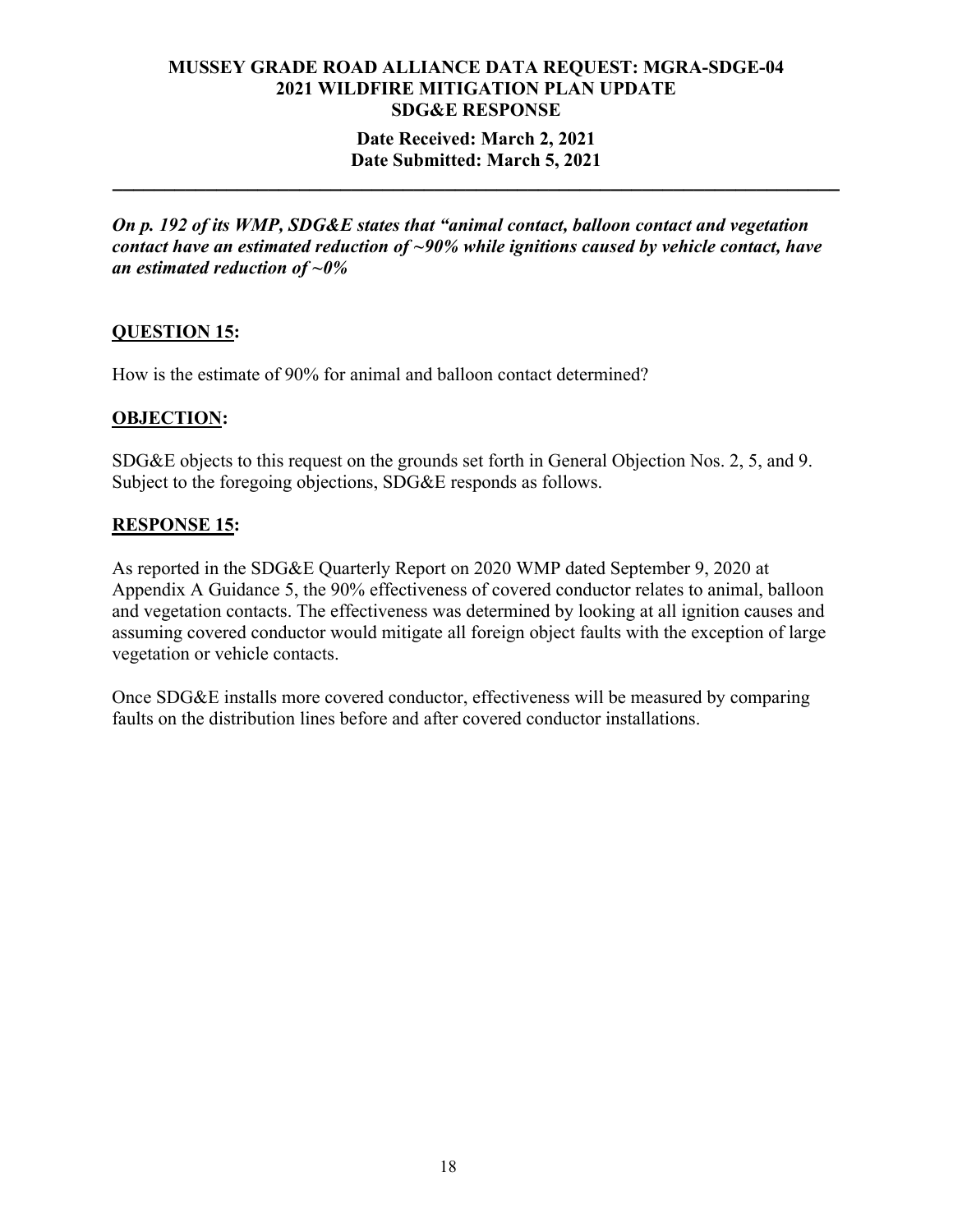# **MUSSEY GRADE ROAD ALLIANCE DATA REQUEST: MGRA-SDGE-04 2021 WILDFIRE MITIGATION PLAN UPDATE SDG&E RESPONSE Date Received: March 2, 2021 Date Submitted: March 5, 2021**

**\_\_\_\_\_\_\_\_\_\_\_\_\_\_\_\_\_\_\_\_\_\_\_\_\_\_\_\_\_\_\_\_\_\_\_\_\_\_\_\_\_\_\_\_\_\_\_\_\_\_\_\_\_\_\_\_\_\_\_\_\_\_\_\_\_\_\_\_\_\_** 

#### **QUESTION 16:**

How is the estimate of 0% for vehicle contact determined?

#### **OBJECTION:**

SDG&E objects to this request on the grounds set forth in General Objection Nos. 2, 5, and 9. Subject to the foregoing objections, SDG&E responds as follows.

#### **RESPONSE 16:**

The estimate was determined from subject matter expertise, and the assumption that a vehicle contact would cause the pole to fail and wire to fall to the ground. The insulation for covered conductor is rated for incidental contacts; it is not rated to withstand continuous contact with the ground.

Once SDG&E installs more covered conductor, effectiveness will be measured by comparing faults on the distribution lines before and after covered conductor installations.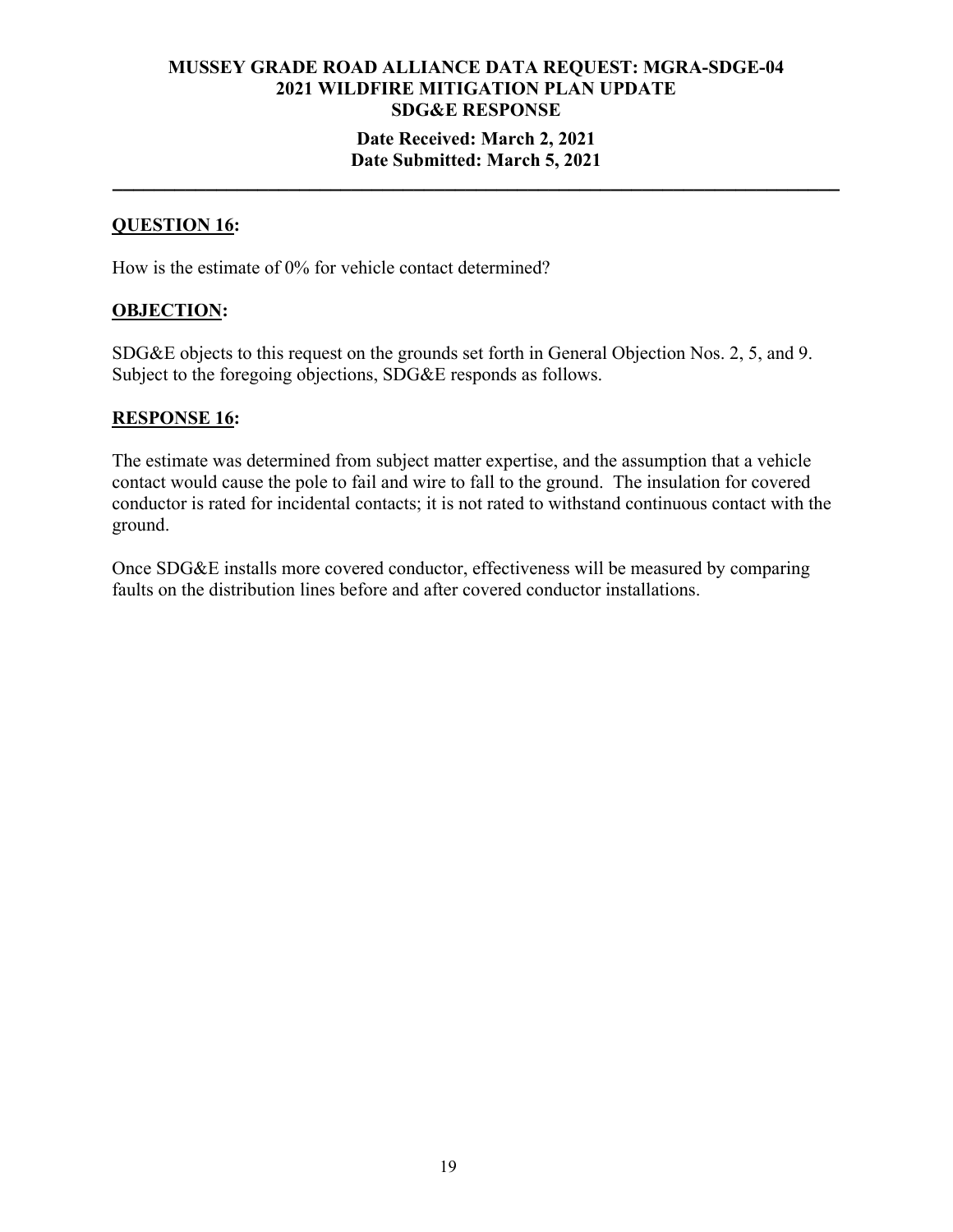# **Date Received: March 2, 2021 Date Submitted: March 5, 2021**

**\_\_\_\_\_\_\_\_\_\_\_\_\_\_\_\_\_\_\_\_\_\_\_\_\_\_\_\_\_\_\_\_\_\_\_\_\_\_\_\_\_\_\_\_\_\_\_\_\_\_\_\_\_\_\_\_\_\_\_\_\_\_\_\_\_\_\_\_\_\_** 

### **QUESTION 17:**

Please provide reasonable scenarios under which animals and balloons can cause ignitions on covered conductor, and any justification that these scenarios make up 10% of animal and balloon contacts.

# **OBJECTION:**

SDG&E objects to this request on the grounds set forth in General Objection Nos. 2, 5, and 9. Subject to the foregoing objections, SDG&E responds as follows.

#### **RESPONSE 17:**

As reported in the SDG&E Quarterly Report on 2020 WMP dated September 9, 2020 at Appendix A Guidance 5, the 90% effectiveness of covered conductor relates to animal, balloon and vegetation contacts. The effectiveness was determined by looking at all ignition causes and assuming covered conductor would mitigate all foreign object faults with the exception of large vegetation or vehicle contacts.